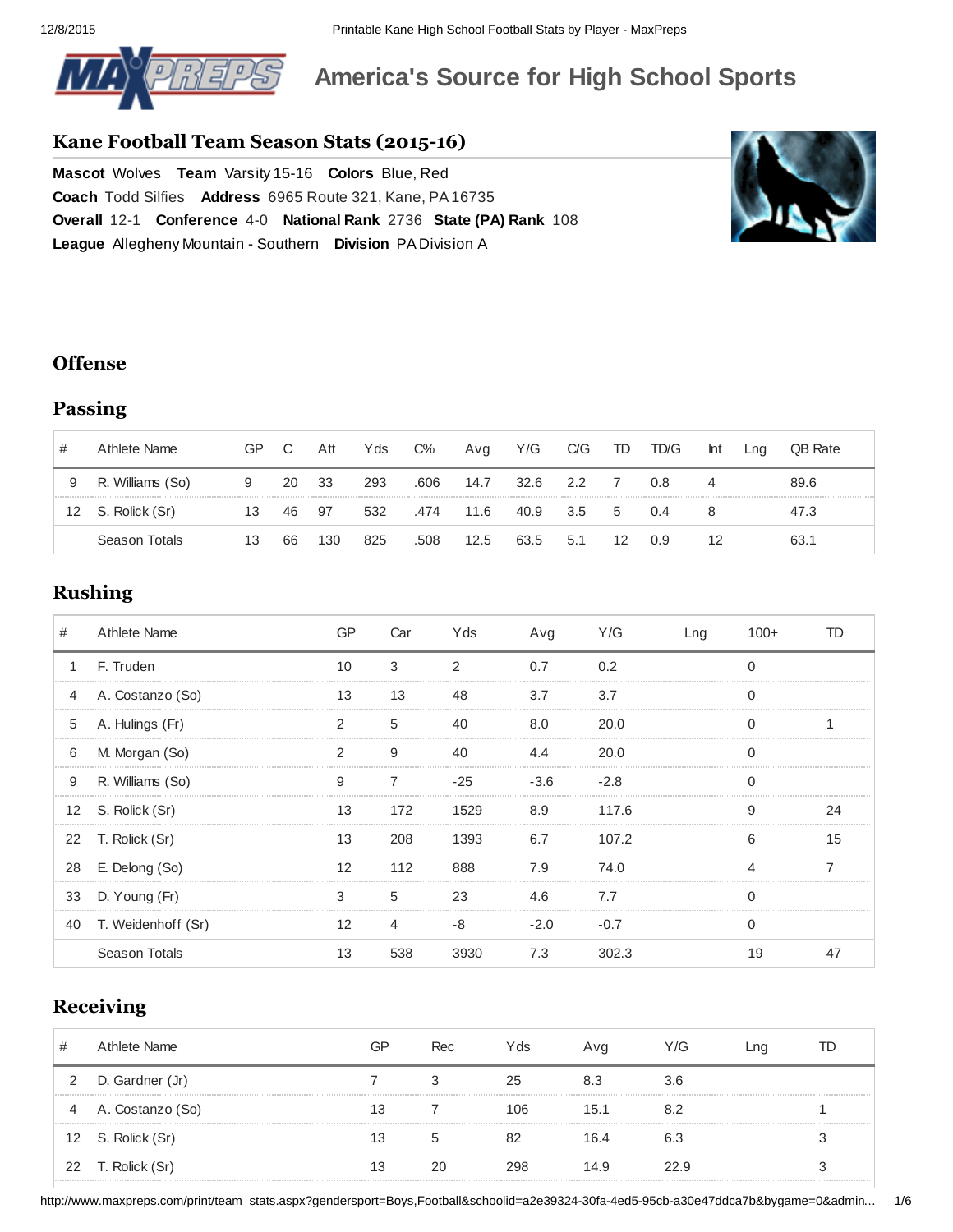#### 12/8/2015 **Printable Kane High School Football Stats by Player - MaxPreps**

| 28 | E. Delong (So)     | 12 |          |     |      | 0.8  |  |
|----|--------------------|----|----------|-----|------|------|--|
| 40 | T. Weidenhoff (Sr) |    |          | 107 | L3.4 | 8.9  |  |
| 82 | I. Walters (Jr)    | 13 | $\Delta$ |     | 6. / | 2.4  |  |
| 87 | R. Maze (So)       | 13 | 15       | 167 | 11 1 | 12 R |  |
|    | Season Totals      | 13 | 64       | 825 |      | 63.5 |  |

## **Offensive Fumbles and Pancake Blocks**

| # | Athlete Name          |    | Fum | nst | Pnk Blk |
|---|-----------------------|----|-----|-----|---------|
| 9 | R. Williams (So)      |    |     |     |         |
|   | 12 S. Rolick (Sr)     | 13 |     |     |         |
|   | 22 T. Rolick (Sr)     |    |     |     |         |
|   | 28 E. Delong (So)     |    |     |     |         |
|   | 40 T. Weidenhoff (Sr) |    |     |     |         |
|   | Season Totals         |    |     |     |         |

## **All Purpose Yards**

| #              | Athlete Name       | GP | Rush  | Rec | KR  | <b>PR</b> | IR           | Total | Y/G    |
|----------------|--------------------|----|-------|-----|-----|-----------|--------------|-------|--------|
| $\mathbf{1}$   | F. Truden          | 10 | 2     |     | 1   |           |              | 3     | 0.3    |
| 2              | D. Gardner (Jr)    |    |       | 25  |     |           |              | 25    | 3.6    |
| $\overline{4}$ | A. Costanzo (So)   | 13 | 48    | 106 | 8   |           | 52           | 214   | 16.5   |
| 5              | A. Hulings (Fr)    |    | 40    |     |     |           |              | 40    | 20.0   |
| 6              | M. Morgan (So)     | 2  | 40    |     |     | 10        |              | 50    | 25.0   |
| 9              | R. Williams (So)   | 9  | $-25$ |     |     |           |              | $-25$ | $-2.8$ |
| 11             | T. Morehead (Sr)   | 13 |       |     |     |           |              | 0     | 0.0    |
|                | 12 S. Rolick (Sr)  | 13 | 1529  | 82  | 126 |           | 37           | 1774  | 136.5  |
| 22             | T. Rolick (Sr)     | 13 | 1393  | 298 | 160 | 198       | 60           | 2109  | 162.2  |
| 28             | E. Delong (So)     | 12 | 888   | 9   | 140 |           |              | 1037  | 86.4   |
| 33             | D. Young (Fr)      | 3  | 23    |     |     |           |              | 23    | 7.7    |
| 40             | T. Weidenhoff (Sr) | 12 | -8    | 107 | 66  |           |              | 165   | 13.8   |
| 82             | I. Walters (Jr)    | 13 |       | 31  |     |           |              | 31    | 2.4    |
| 87             | R. Maze (So)       | 13 |       | 167 |     |           | $\mathbf{0}$ | 167   | 12.8   |
|                | Season Totals      | 13 | 3930  | 825 | 501 | 208       | 149          | 5613  | 431.8  |

## **Total Yards**

| Athlete Name     | GP  | Rush | Pass | Rec | Total | Y/G |
|------------------|-----|------|------|-----|-------|-----|
| F. Truden        |     |      |      |     |       |     |
| D. Gardner (Jr)  |     |      |      | 25  | 25    | 3.6 |
| A. Costanzo (So) | 13. | 48   |      | 106 | 154   | 1 R |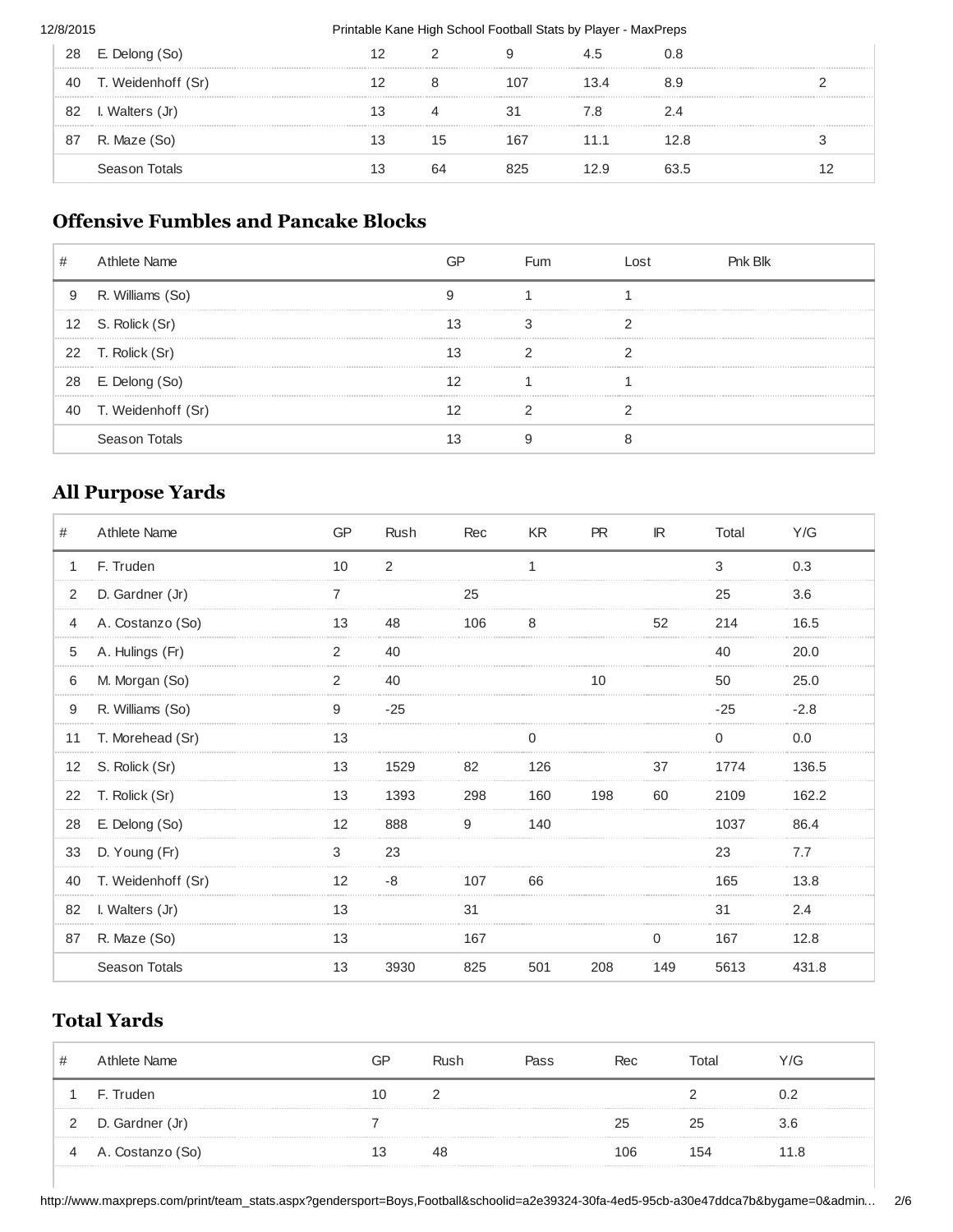#### 12/8/2015 **Printable Kane High School Football Stats by Player - MaxPreps**

| 5  | A. Hulings (Fr)    |               |      |     |     |      |       |
|----|--------------------|---------------|------|-----|-----|------|-------|
| 6  | M. Morgan (So)     | $\mathcal{P}$ | 40   |     |     |      | 20 O  |
| 9  | R. Williams (So)   | 9             | -25  | 293 |     | 268  | 29 R  |
|    | 12 S. Rolick (Sr)  | 13            | 1529 | 532 |     | 2143 | 164.8 |
|    | 22 T. Rolick (Sr)  | 13            | 1393 |     |     | 1691 | 130.1 |
| 28 | E. Delong (So)     | 12            | 888  |     | q   | 897  | 74.8  |
|    | 33 D. Young (Fr)   | 3             | 23   |     |     |      |       |
| 40 | T. Weidenhoff (Sr) |               |      |     | 107 | gg   |       |
| 82 | I. Walters (Jr)    |               |      |     | 31  |      | 24    |
| 87 | R. Maze (So)       |               |      |     | 167 | 167  | 12.8  |
|    | Season Totals      | 13            |      |     |     |      |       |

## **Defense**

## **Tackles**

| #            | Athlete Name        | GP             | Solo           | Asst           | <b>Tot Tckls</b> | T/G | <b>TFL</b> |
|--------------|---------------------|----------------|----------------|----------------|------------------|-----|------------|
| $\mathbf{1}$ | F. Truden           | 10             | 8              | 4              | 12               | 1.2 |            |
| 2            | D. Gardner (Jr)     | $\overline{7}$ | $\overline{7}$ | 6              | 13               | 1.9 | 1.0        |
| 4            | A. Costanzo (So)    | 13             | 47             | 34             | 81               | 6.2 | 6.0        |
| 5            | A. Hulings (Fr)     | 2              |                | $\mathbf{1}$   | $\mathbf{1}$     | 0.5 |            |
| 6            | M. Morgan (So)      | $\overline{2}$ | 1              |                | $\mathbf{1}$     | 0.5 |            |
| 8            | A. Quinn (Fr)       | 3              |                | $\mathbf 1$    | $\mathbf{1}$     | 0.3 |            |
| 11           | T. Morehead (Sr)    | 13             | 6              | 6              | 12               | 0.9 |            |
| 12           | S. Rolick (Sr)      | 13             | 29             | 38             | 67               | 5.2 | 8.0        |
| 22           | T. Rolick (Sr)      | 13             | 37             | 23             | 60               | 4.6 | 1.0        |
| 26           | G. Fryzlew icz (So) | 4              | 4              | $\overline{2}$ | 6                | 1.5 |            |
| 27           | C. Gardner          | 10             | $\overline{2}$ | $\overline{2}$ | 4                | 0.4 |            |
| 28           | E. Delong (So)      | 12             | 33             | 42             | 75               | 6.3 | 11.0       |
| 33           | D. Young (Fr)       | 3              | 3              |                | 3                | 1.0 |            |
| 34           | J. Stew art (So)    | 9              | 3              | $\overline{c}$ | 5                | 0.6 |            |
| 40           | T. Weidenhoff (Sr)  | 12             | 26             | 28             | 54               | 4.5 | 7.0        |
| 53           | C. Novosel (So)     | 10             | 10             | 6              | 16               | 1.6 | 3.0        |
| 56           | K. Elliott (Sr)     | 5              | 6              | 5              | 11               | 2.2 |            |
| 60           | J. Shrubb (Sr)      | 12             | 19             | 40             | 59               | 4.9 | 14.0       |
| 62           | K. Rounsville (Jr)  | 13             | 18             | 23             | 41               | 3.2 | 7.0        |
| 65           | R. Avenali (Sr)     | 3              | $\overline{2}$ |                | $\overline{2}$   | 0.7 |            |
| 66           | A. Smith (So)       | 13             | 21             | 43             | 64               | 4.9 | 6.0        |
| 72           | T. Fox (Jr)         | 13             | 28             | 27             | 55               | 4.2 | 13.0       |
| 82           | I. Walters (Jr)     | 13             | 24             | 37             | 61               | 4.7 | 8.0        |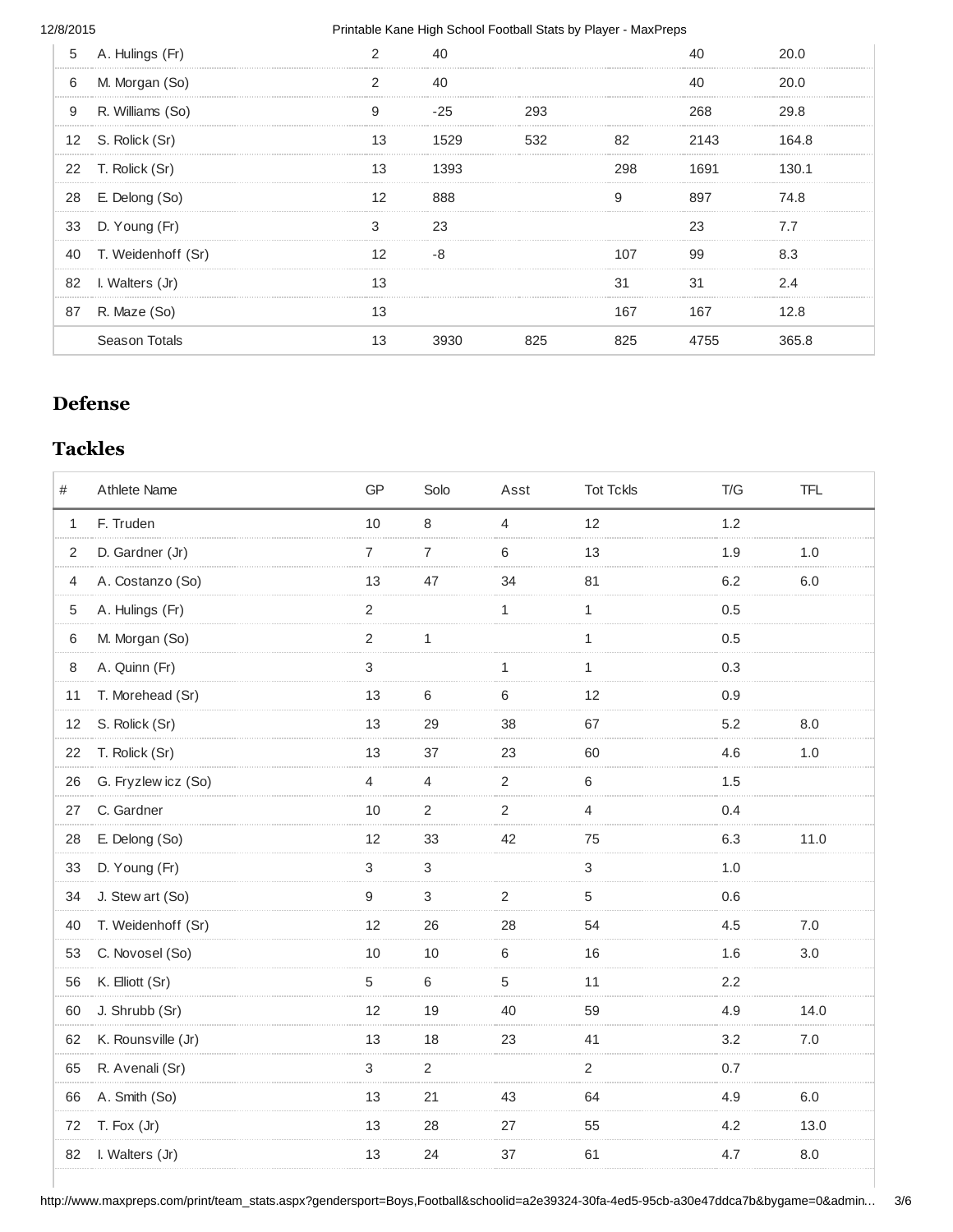| 87 | R. Maze (So) | --<br>$\sim$ | n r<br>-- | --<br>__ | n,<br>ັ<br>$\sim$ | <u>.</u><br>$\sim$ |    |
|----|--------------|--------------|-----------|----------|-------------------|--------------------|----|
|    | otals        | --           | 356       | 380      | 736               | 56.                | oΕ |

## **Sacks**

| #              | Athlete Name       | GР | Sacks | /dl  | S/G | Hurs |
|----------------|--------------------|----|-------|------|-----|------|
| $\overline{4}$ | A. Costanzo (So)   | 13 |       |      | 0.1 |      |
| 28             | E. Delong (So)     | 12 | 6.0   | -25  | 0.5 |      |
| 40             | T. Weidenhoff (Sr) |    | 6 በ   | -23  | 0.5 |      |
| 53             | C. Novosel (So)    | 10 |       |      | 0.1 |      |
| 56             | K. Elliott (Sr)    |    | 1 ∩   |      |     |      |
| 60             | J. Shrubb (Sr)     | 12 | 4 N   | -19  | 0.3 |      |
| 62             | K. Rounsville (Jr) | 13 | 2.5   |      | 0.2 |      |
| 66             | A. Smith (So)      | 13 | .5    |      | ი ი |      |
|                | 72 T. Fox (Jr)     | 13 | 3.0   | -19  | 0.2 |      |
|                | 82 I. Walters (Jr) | 13 | 4.0   |      | 0.3 |      |
|                | Season Totals      | 13 | 29.0  | -117 |     |      |

## **Defensive Statistics**

| #  | Athlete Name        |      | GP Int | Int Yds | Avg  | Int/G |              | PD Fmb Rec | FR Y ds |    | Caus Blk Pnts | <b>Blk FGs</b> |
|----|---------------------|------|--------|---------|------|-------|--------------|------------|---------|----|---------------|----------------|
| 2  | D. Gardner (Jr)     | 7    |        |         |      |       |              | 1          |         |    |               |                |
| 4  | A. Costanzo (So)    | 13   | 5      | 52      | 10.4 | 0.4   |              |            |         |    |               |                |
| 12 | S. Rolick (Sr)      | 13   | 6      | 37      | 6.2  | 0.5   |              | 4          | 0       | 3  |               |                |
| 22 | T. Rolick (Sr)      | 13   | 1      | 60      | 60.0 | 0.1   |              | 3          | 76      | 1  |               |                |
| 26 | G. Fryzlew icz (So) | 4    |        |         |      |       |              |            |         |    |               |                |
| 28 | E. Delong (So)      | 12   |        |         |      |       |              |            |         |    |               |                |
| 40 | T. Weidenhoff (Sr)  | 12   |        |         |      |       |              | 3          | 16      | 3  |               |                |
| 53 | C. Novosel (So)     | 10   |        |         |      |       |              | 1          |         |    |               |                |
| 56 | K. Elliott (Sr)     | 5    |        |         |      |       |              |            |         | 1  |               |                |
| 60 | J. Shrubb (Sr)      | 12   |        |         |      |       |              |            | 3       | 1  |               |                |
| 62 | K. Rounsville (Jr)  | 13   |        |         |      |       |              |            | O       |    |               |                |
| 66 | A. Smith (So)       | 13   |        |         |      |       |              |            |         |    |               |                |
|    | 72 T. Fox (Jr)      | 13   |        |         |      |       |              | 1          |         |    |               |                |
| 82 | I. Walters (Jr)     | 13 1 |        |         |      | 0.1   | 1            |            |         |    |               |                |
| 87 | R. Maze (So)        | 13   | 2      | 0       | 0.0  | 0.2   |              | 4          | 0       |    |               |                |
|    | Season Totals       | 13   | 15     | 149     | 9.9  | 1.2   | $\mathbf{1}$ | 22         | 103     | 13 | $\mathbf{1}$  | 1              |

# **Special Teams**

## **Kickoffs**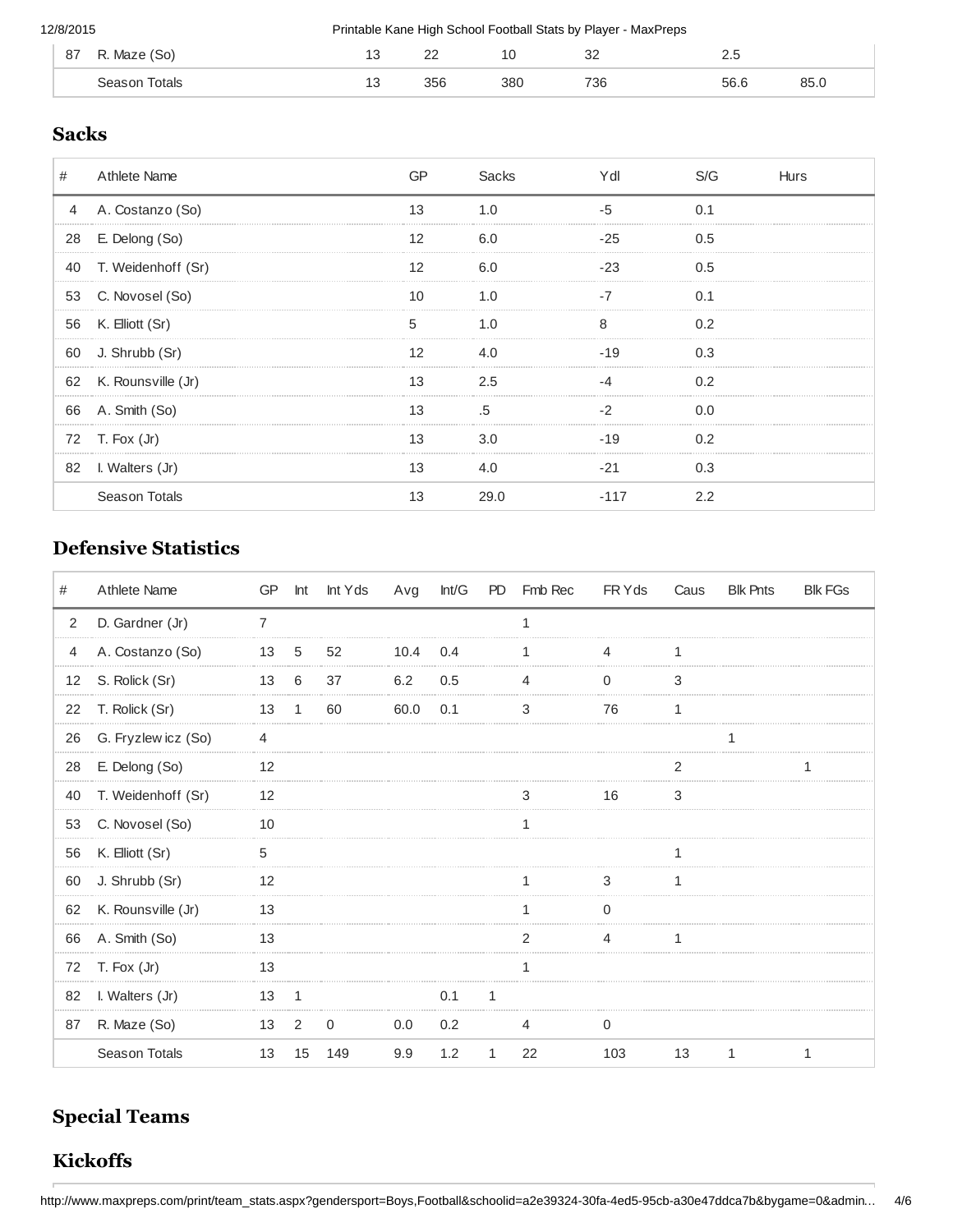#### 12/8/2015 **Printable Kane High School Football Stats by Player - MaxPreps**

| #  | Athlete Name   | GP | KС | Yds  | Avg  | ∟no | ΓВ |
|----|----------------|----|----|------|------|-----|----|
|    | F. Truden      | 10 |    | 137  | 17.1 |     |    |
| 22 | T. Rolick (Sr) | 13 | 63 | 1523 | 24.2 | ხხ  |    |
|    | Season Totals  | 13 |    | 1660 | 23.4 | ხხ  |    |

### **Punts**

| #  | Athlete Name   | GP | P  | Yds  | Avg  | Lng | ln 20 |
|----|----------------|----|----|------|------|-----|-------|
|    | F. Truden      | 10 |    | 16   | 16.0 |     |       |
| 22 | T. Rolick (Sr) | 13 | 36 | 1084 | 30.1 | 57  | У     |
|    | Season Totals  | 13 | 37 | 1100 | 29.7 | 57  | У     |

## **Kickoff and Punt Returns**

| #            | Athlete Name        |      | KO Rets       | Yds  | Avg      | Lng | P Rets | Yds | Avg  | Lng | FC KRYds |
|--------------|---------------------|------|---------------|------|----------|-----|--------|-----|------|-----|----------|
| $\mathbf{1}$ | F. Truden           |      |               |      | 1.0      |     |        |     |      |     |          |
| 4            | A. Costanzo (So)    | 13 2 |               | 8    |          |     |        |     |      |     | C<br>ň   |
| 6            | M. Morgan (So)      |      |               |      |          |     |        | 10  | 10 O |     |          |
|              | 11 T. Morehead (Sr) |      |               |      |          |     |        |     |      |     |          |
|              | 12 S. Rolick (Sr)   | 13 5 |               |      | 126 25.2 |     |        |     |      |     |          |
|              | 22 T. Rolick (Sr)   | 13   | 10            |      | 160 16.0 |     | 13     | 198 | 15.2 |     | 358      |
| 28           | E. Delong (So)      | 12   | 9             | 140. | 15.6     |     |        |     |      |     |          |
| 40           | T. Weidenhoff (Sr)  |      | $\mathcal{S}$ | 66   | 22.0     |     |        |     |      |     | 66       |
|              | Season Totals       |      |               | 501  | 16.2     |     |        | 208 |      |     |          |

## **Scoring**

## **Points**

| #              | Athlete Name       |    | TDs. | TD Pts | Conv S Kick Pts |  | <b>Tot Pts</b> | P/G  |
|----------------|--------------------|----|------|--------|-----------------|--|----------------|------|
| $\overline{4}$ | A. Costanzo (So)   | 13 |      | 6      |                 |  |                | n 9  |
| 5              | A. Hulings (Fr)    |    |      | 6      |                 |  | h              | 3.0  |
|                | 12 S. Rolick (Sr)  | 13 | 28   | 168    |                 |  | 17N            | 13 1 |
|                | 22 T. Rolick (Sr)  | 13 | 19   | 114    |                 |  | 158            |      |
|                | 28 E. Delong (So)  | 12 |      |        |                 |  | 46             | 3.8  |
| 40             | T. Weidenhoff (Sr) |    | 3    | 18     |                 |  | 18             |      |
| 60             | J. Shrubb (Sr)     |    |      | հ      |                 |  |                | በ 5  |
|                | 82 I. Walters (Jr) |    |      |        |                 |  |                |      |
| 87             | R. Maze (So)       | 13 | 3    | 18     |                 |  | 18             |      |
|                | Season Totals      |    | 63   |        |                 |  |                |      |